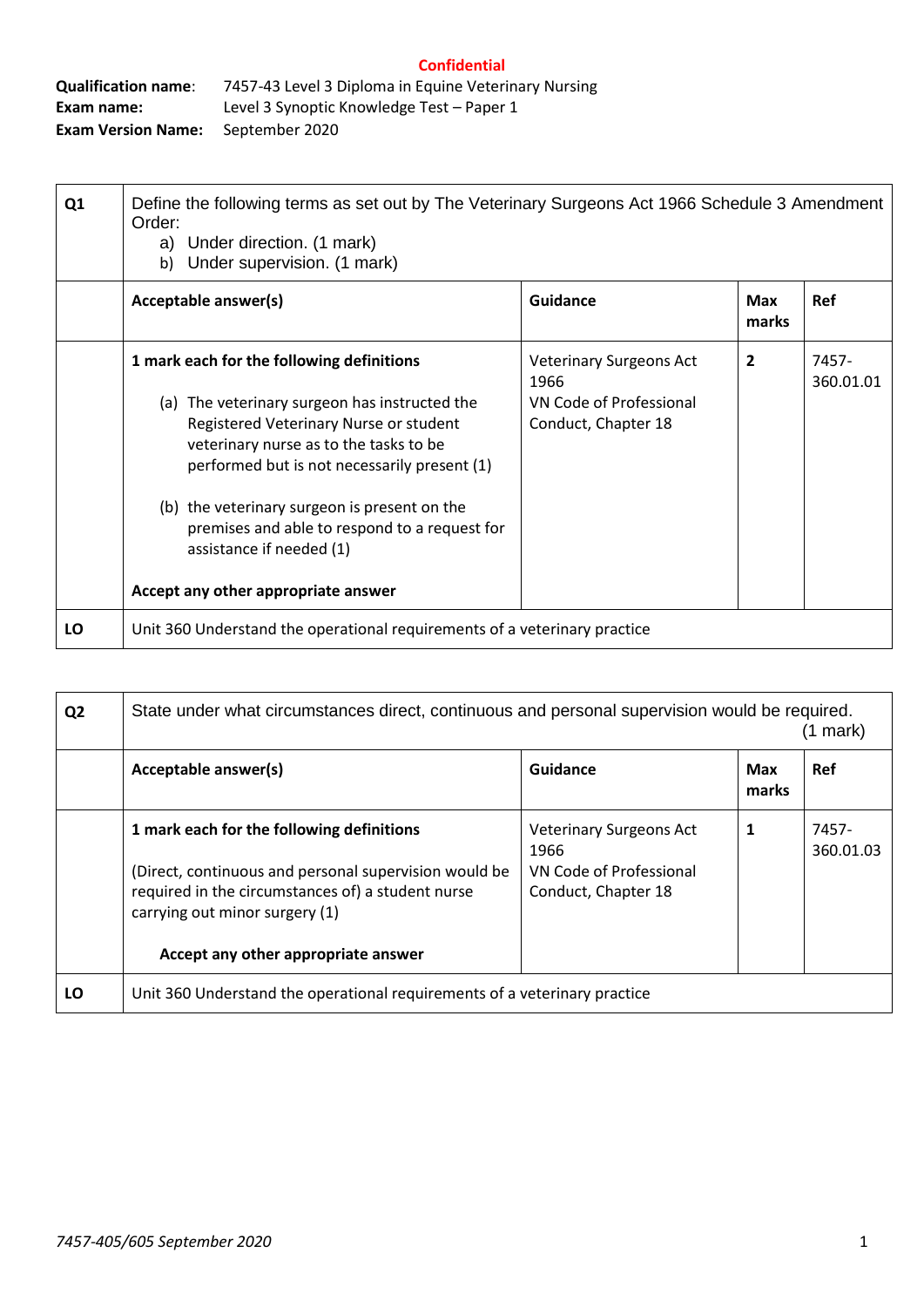| Q <sub>3</sub> | Name two key pieces of health and safety legislation that are applicable to veterinary practice.<br>(2 marks)                                                                                                                                                                                                                                                                      |                                                                                    |                |                    |
|----------------|------------------------------------------------------------------------------------------------------------------------------------------------------------------------------------------------------------------------------------------------------------------------------------------------------------------------------------------------------------------------------------|------------------------------------------------------------------------------------|----------------|--------------------|
|                | Acceptable answer(s)                                                                                                                                                                                                                                                                                                                                                               | Guidance                                                                           | Max<br>marks   | <b>Ref</b>         |
|                | One mark for any of the following, to a maximum of<br>2 marks<br>The Health and Safety at Work Act (1)<br>٠<br>Control of Substances Hazardous to Health (1)<br>٠<br>Ionising Radiation Regulations (1)<br>٠<br>Manual Handling Operations Regulations (1)<br>٠<br>Reporting of Injuries, Disease and Dangerous<br>٠<br>Occurrences Regulations (1)<br>Any other acceptable answer | No abbreviations accepted.<br>The legislation must be<br>correctly written in full | $\overline{2}$ | 7457-<br>360.02.01 |
| LO             | Unit 360 Understand the operational requirements of a veterinary practice                                                                                                                                                                                                                                                                                                          |                                                                                    |                |                    |

| Q4 | Describe three ways staff attitudes can impact customer service. (3 marks)                                                                                                                                                                                                                                                                                                                                                                                                                                                                                                                                                                              |                                                                                                                                                                                                                                                      |                     |                    |
|----|---------------------------------------------------------------------------------------------------------------------------------------------------------------------------------------------------------------------------------------------------------------------------------------------------------------------------------------------------------------------------------------------------------------------------------------------------------------------------------------------------------------------------------------------------------------------------------------------------------------------------------------------------------|------------------------------------------------------------------------------------------------------------------------------------------------------------------------------------------------------------------------------------------------------|---------------------|--------------------|
|    | Acceptable answer(s)                                                                                                                                                                                                                                                                                                                                                                                                                                                                                                                                                                                                                                    | <b>Guidance</b>                                                                                                                                                                                                                                      | <b>Max</b><br>marks | Ref                |
|    | One mark for any of the following, to a maximum of<br>3 marks<br>Staff attitudes -<br>Negative staff lead to a poor customer<br>experience (1);<br>Staff rudeness can prevent clients from sharing<br>$\bullet$<br>relevant/important information about their<br>animals. (1)<br>Positivity from staff install confidence in the<br>business/service. (1)<br>Can encourages clients to give positive<br>feedback. (1)<br>Can encourages to promote the<br>business/service by discussing their good<br>experience with friends and family (1)<br>Negativity causes lack of confidence in staff<br>business/service. (1)<br>Any other appropriate answer | Similar wording is<br>acceptable providing the<br>basic concepts in mark<br>scheme are explained<br>Do not award marks for<br>opposites i.e. Positivity<br>install confidence,<br>negativity cause lack of<br>confidence will on be worth<br>1 mark. | 3                   | 7457-<br>362.04.02 |
| LO | Unit 362 Professional relationships and communication for veterinary nursing practice                                                                                                                                                                                                                                                                                                                                                                                                                                                                                                                                                                   |                                                                                                                                                                                                                                                      |                     |                    |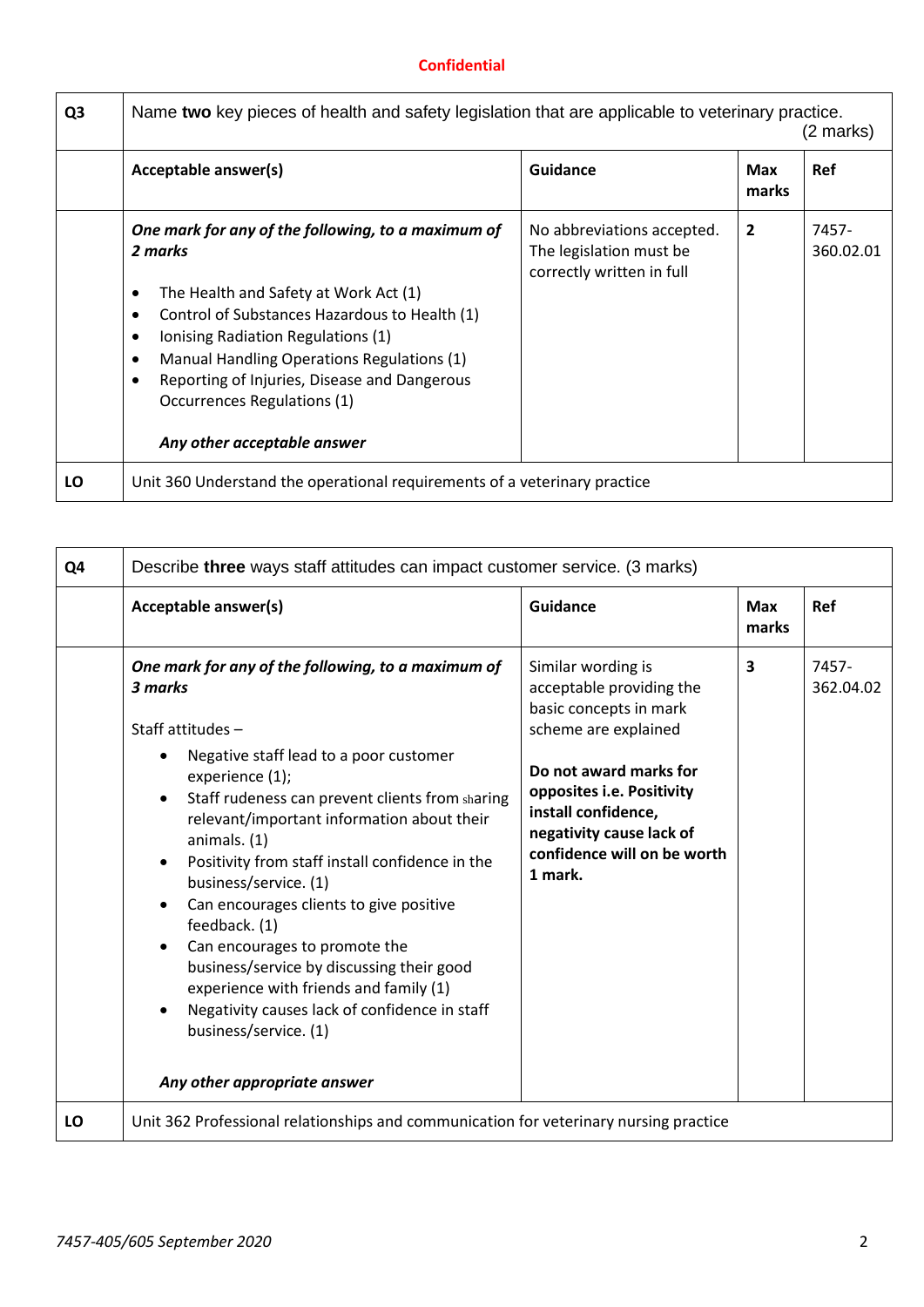| Q <sub>5</sub> | Define the term supersession. (1 mark)                                                                                                                                                       |          |              |                    |
|----------------|----------------------------------------------------------------------------------------------------------------------------------------------------------------------------------------------|----------|--------------|--------------------|
|                | Acceptable answer(s)                                                                                                                                                                         | Guidance | Max<br>marks | <b>Ref</b>         |
|                | One mark for the following<br>Supersession occurs when a second veterinary<br>surgeon takes over a case, without the professional<br>consent of the original treating veterinary surgeon (1) |          | 1            | 7457-<br>362.02.03 |
| LO             | Unit 362 Professional relationships and communication for veterinary nursing practice                                                                                                        |          |              |                    |

| Q <sub>6</sub> | Describe the following equine coat colours:<br>a) Skewbald. (1 mark)<br>Dapple grey. (1 mark)<br>b)<br>Strawberry roan. (1 mark)<br>C)                                      |                                                                                    |                     |                    |
|----------------|-----------------------------------------------------------------------------------------------------------------------------------------------------------------------------|------------------------------------------------------------------------------------|---------------------|--------------------|
|                | Acceptable answer(s)                                                                                                                                                        | <b>Guidance</b>                                                                    | <b>Max</b><br>marks | <b>Ref</b>         |
|                | One mark for each of the following, to a total of 3<br>marks                                                                                                                | The answers must contain<br>all of the information listed<br>in the mark scheme to | 3                   | 7457-<br>380.01.02 |
|                | Skewbald – Large patches of white on any other<br>a)<br>base colour except black (1)<br>b) Dapple grey – White hairs on black skin with areas<br>of darker hair/dapples (1) | achieve the mark                                                                   |                     |                    |
|                | Strawberry roan - Chestnut coat colour with white<br>C)<br>hairs interspersed (1)                                                                                           |                                                                                    |                     |                    |
| LO             | Unit 380 Applied equine welfare, health and husbandry for veterinary nurses                                                                                                 |                                                                                    |                     |                    |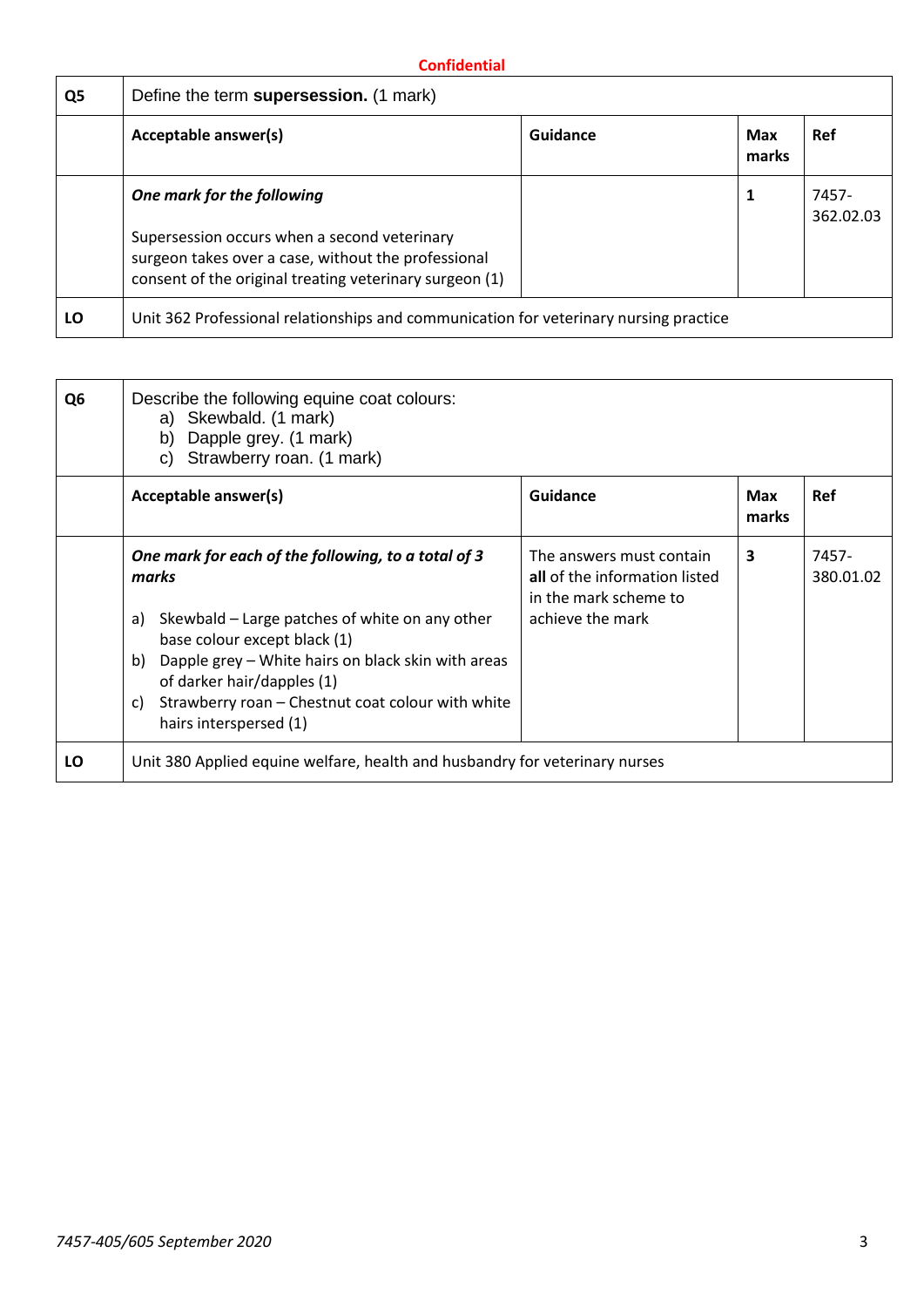| Q7 | Explain the functions of five items in an equine grooming kit. (5 marks)                                                                                                                                                                                                                                                                                                                                                                                                                                                                                                                                                                                                                                                                                                                                                                                                                                                                                                                             |                                            |                     |                    |
|----|------------------------------------------------------------------------------------------------------------------------------------------------------------------------------------------------------------------------------------------------------------------------------------------------------------------------------------------------------------------------------------------------------------------------------------------------------------------------------------------------------------------------------------------------------------------------------------------------------------------------------------------------------------------------------------------------------------------------------------------------------------------------------------------------------------------------------------------------------------------------------------------------------------------------------------------------------------------------------------------------------|--------------------------------------------|---------------------|--------------------|
|    | Acceptable answer(s)                                                                                                                                                                                                                                                                                                                                                                                                                                                                                                                                                                                                                                                                                                                                                                                                                                                                                                                                                                                 | <b>Guidance</b>                            | <b>Max</b><br>marks | Ref                |
|    | One mark for any of the following, to a total of 7<br>marks<br>Body brush - Removes grease, lays the hair<br>$\bullet$<br>flat and gives a shine. Can be used as a<br>massage $(1)$<br>Dandy brush - Removes dust and mud (1)<br>Rubber curry comb - Removes mud and dirt.<br>$\bullet$<br>Can be used to give a massage, and remove<br>moulting hair (1)<br>Plastic curry comb - Removes mud and dirt.<br>$\bullet$<br>Can be used to remove moulting hair (1)<br>Metal curry comb - used to clean other<br>brushes not the horse (1)<br>Mane comb - used to comb the tail, mane and<br>forelock (1)<br>Tail brush - Used to brush the tail (1)<br>$\bullet$<br>Shedding blade $-$ used to aid moulting $(1)$<br>Sweat scraper - used to remove excess water<br>from the coat (1)<br>Hoof pick - used to remove dirt, mud and<br>bedding from the hooves (1)<br>Water brush - used to remove stable stains<br>and sweat marks (1)<br>Sponge - used separately to clean eyes, nose<br>and anus $(1)$ | A minimum of one example<br>for each item. | 5                   | 7457-<br>380.02.01 |
| LO | Unit 380 Applied equine welfare, health and husbandry for veterinary nurses                                                                                                                                                                                                                                                                                                                                                                                                                                                                                                                                                                                                                                                                                                                                                                                                                                                                                                                          |                                            |                     |                    |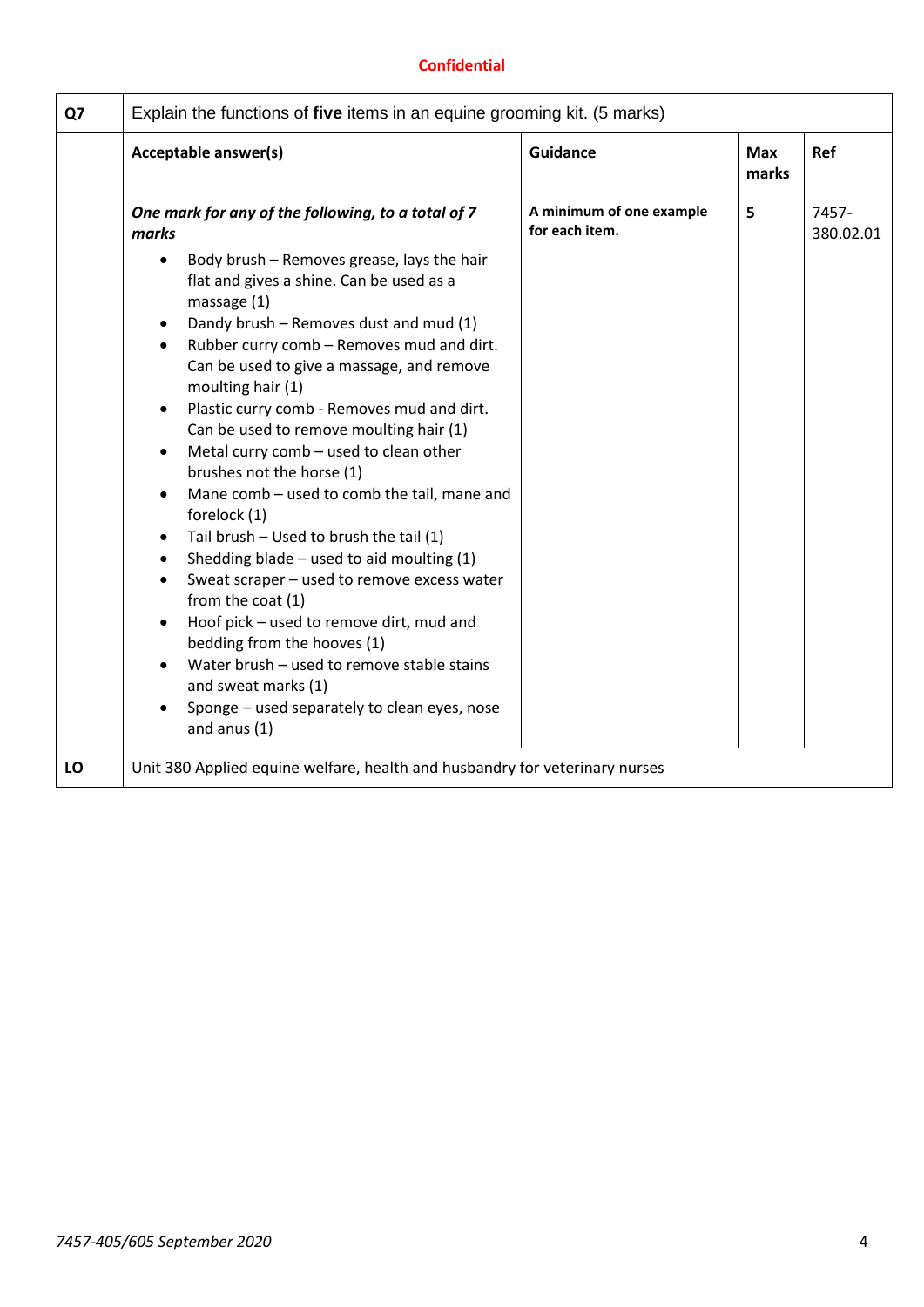| Q8 | Give the Latin names for two common equine endoparasites. (2 marks)                                                                                                                                                                                                                        |                                                                           |                     |                    |
|----|--------------------------------------------------------------------------------------------------------------------------------------------------------------------------------------------------------------------------------------------------------------------------------------------|---------------------------------------------------------------------------|---------------------|--------------------|
|    | Acceptable answer(s)                                                                                                                                                                                                                                                                       | Guidance                                                                  | <b>Max</b><br>marks | <b>Ref</b>         |
|    | One mark for any of the following, to a maximum of<br>2 marks<br>Cyathostomes (1)<br>Strongylus spp. (1)<br>٠<br>Parascaris equorum (1)<br>Oxyuris equi. (1)<br>Dictyocaulus arnfieldi (1)<br>Anoplocephala perfoliate (1)<br>Gastrophilus intestinalis (1)<br>Any other acceptable answer | Mark should be awarded if<br>the spelling is close to the<br>actual word. | $\overline{2}$      | 7457-<br>380.03.01 |
| LO | Unit 380 Applied equine welfare, health and husbandry for veterinary nurses                                                                                                                                                                                                                |                                                                           |                     |                    |

| Q9 | State three behavioural signs of stress in equine patients. (3 marks)                                                                                                                                                                                                                                                                                                                                                    |                 |                     |                    |
|----|--------------------------------------------------------------------------------------------------------------------------------------------------------------------------------------------------------------------------------------------------------------------------------------------------------------------------------------------------------------------------------------------------------------------------|-----------------|---------------------|--------------------|
|    | Acceptable answer(s)                                                                                                                                                                                                                                                                                                                                                                                                     | <b>Guidance</b> | <b>Max</b><br>marks | Ref                |
|    | Any three of the following for 3 marks.<br>Box walking (1)<br>$\bullet$<br>Crib biting (1)<br>$\bullet$<br>Weaving (1)<br>$\bullet$<br>Wind sucking (1)<br>$\bullet$<br>Pawing (1)<br>٠<br>Vocalisation (1)<br>$\bullet$<br>Dull demeanour (1)<br>$\bullet$<br>Inappetence (1)<br>٠<br>Head nodding (1)<br>$\bullet$<br>Irritable behaviour (1)<br>$\bullet$<br>Bolting (1)<br>$\bullet$<br>Any other acceptable answers |                 | 3                   | 7457-<br>380.04.03 |
| LO | Unit 380 Applied equine welfare, health and husbandry for veterinary nurses                                                                                                                                                                                                                                                                                                                                              |                 |                     |                    |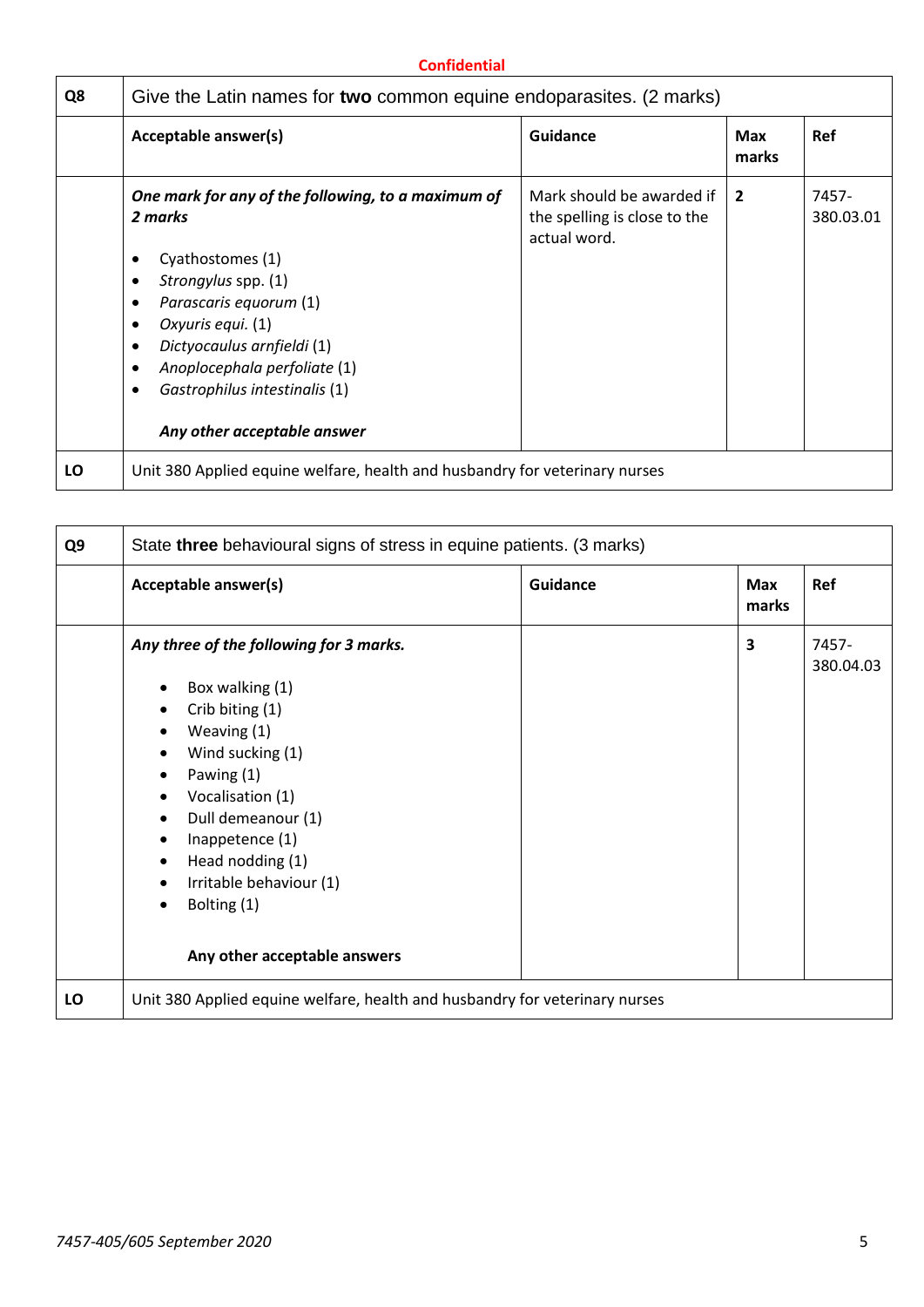| Q10 | Describe two methods of regulating the temperature in equine accommodation. (2 marks)                                                                                                                                                                                      |          |                |                    |
|-----|----------------------------------------------------------------------------------------------------------------------------------------------------------------------------------------------------------------------------------------------------------------------------|----------|----------------|--------------------|
|     | Acceptable answer(s)                                                                                                                                                                                                                                                       | Guidance | Max<br>marks   | <b>Ref</b>         |
|     | One mark for any of the following, to a total of 2<br>marks<br>Use of heat lamps including wall mounted lamps (1)<br>٠<br>Positioning of patient in relation to heat sources (1)<br>٠<br>Reduction of draughts by closing outside<br>doors/windows and top stable door (1) |          | $\overline{2}$ | 7457-<br>380.06.01 |
|     | Use of different types of bedding and bedding<br>٠<br>substrates (1)<br>Any other appropriate answers                                                                                                                                                                      |          |                |                    |
| LO  | Unit 380 Applied equine welfare, health and husbandry for veterinary nurses                                                                                                                                                                                                |          |                |                    |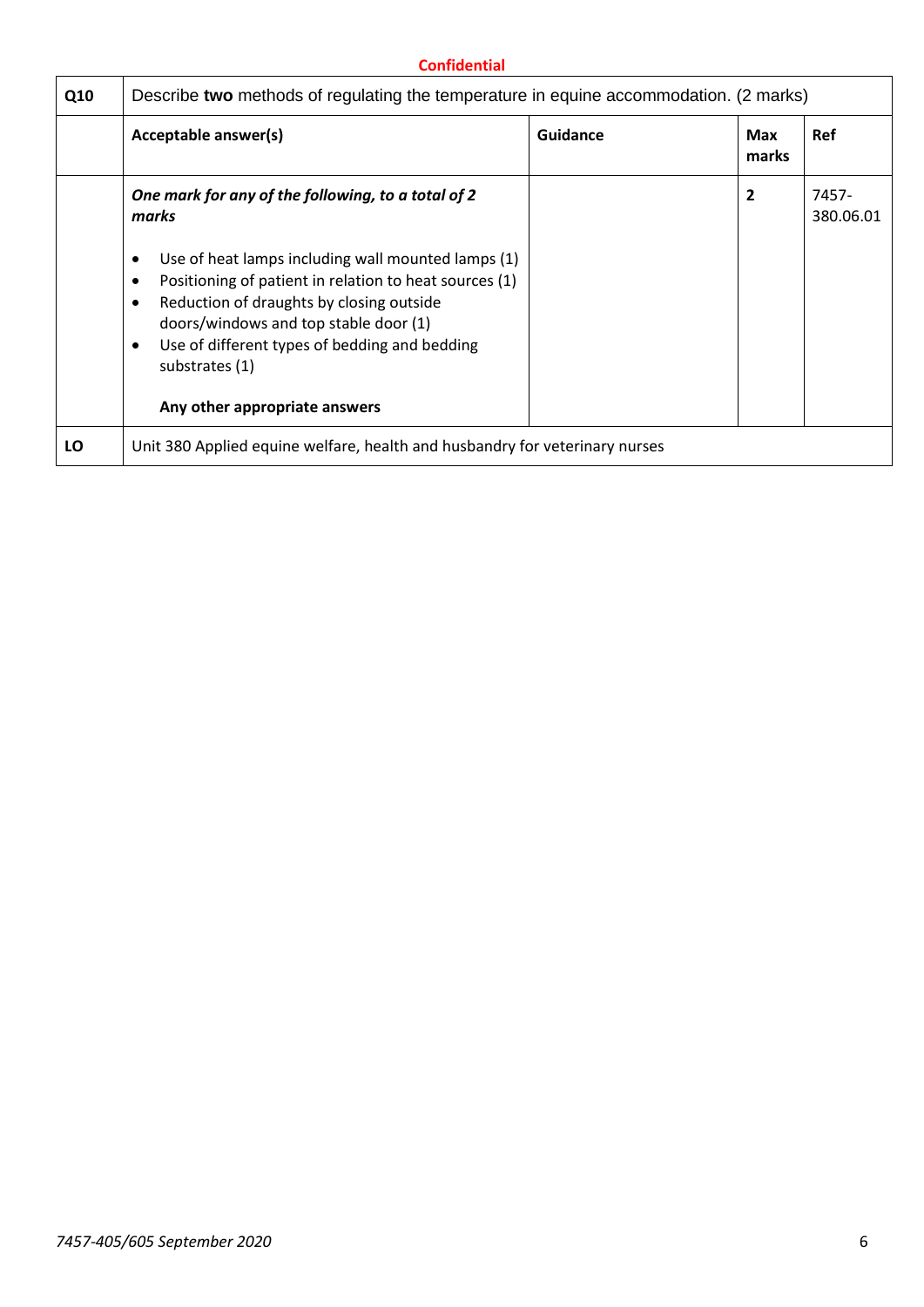|     | <b>Confidential</b>                                                                                                                                                                                                                                                                                                                                                                                                                          |                                                                                                                                        |                     |                    |
|-----|----------------------------------------------------------------------------------------------------------------------------------------------------------------------------------------------------------------------------------------------------------------------------------------------------------------------------------------------------------------------------------------------------------------------------------------------|----------------------------------------------------------------------------------------------------------------------------------------|---------------------|--------------------|
| Q11 | A veterinary surgeon has prescribed oral phenylbutazone sachets for a horse.<br>Describe the information that should be provided to the client relating to the following areas.<br>a) Purpose of the medication. (1 mark)<br>Storage. (1 mark)<br>b)<br>c) Safe disposal of unused medication. (1 mark)<br>d) Route of administration. (1 mark)<br>e) Action to take in case of adverse reactions. (1 mark)<br>Compliance. (1 mark)<br>$f$ ) |                                                                                                                                        |                     |                    |
|     | Acceptable answer(s)                                                                                                                                                                                                                                                                                                                                                                                                                         | <b>Guidance</b>                                                                                                                        | <b>Max</b><br>marks | Ref                |
|     | One mark for each of the following, to a maximum of<br>6 marks<br>a) Purpose of the medication                                                                                                                                                                                                                                                                                                                                               | Learners must include<br>reduction of inflammation<br>and pain. They could also<br>include the fact that it is an<br>anti-inflammatory | 6                   | 7457-<br>366.03.01 |
|     | For treatment of pain/inflammation (1)<br>b) Storage                                                                                                                                                                                                                                                                                                                                                                                         |                                                                                                                                        |                     |                    |
|     | Store in a cool, dry place. (1)<br>c) Safe disposal of unused medication<br>Any unused medication must be brought back to the                                                                                                                                                                                                                                                                                                                |                                                                                                                                        |                     |                    |
|     | practice for safe disposal (1)<br>d) Route of administration<br>Oral administration in feed/mixed with water and                                                                                                                                                                                                                                                                                                                             |                                                                                                                                        |                     |                    |
|     | given via a syringe (1)<br>e) Action to take in case of adverse reactions                                                                                                                                                                                                                                                                                                                                                                    |                                                                                                                                        |                     |                    |
|     | If an adverse reaction is noted, stop administering the<br>medication and contact the vet immediately (1)                                                                                                                                                                                                                                                                                                                                    |                                                                                                                                        |                     |                    |
|     | f<br>Compliance<br>Medication must be administered correctly and the<br>full course given. (1)                                                                                                                                                                                                                                                                                                                                               |                                                                                                                                        |                     |                    |
| LO  | Unit 366 Supporting the supply of veterinary medicines                                                                                                                                                                                                                                                                                                                                                                                       |                                                                                                                                        |                     |                    |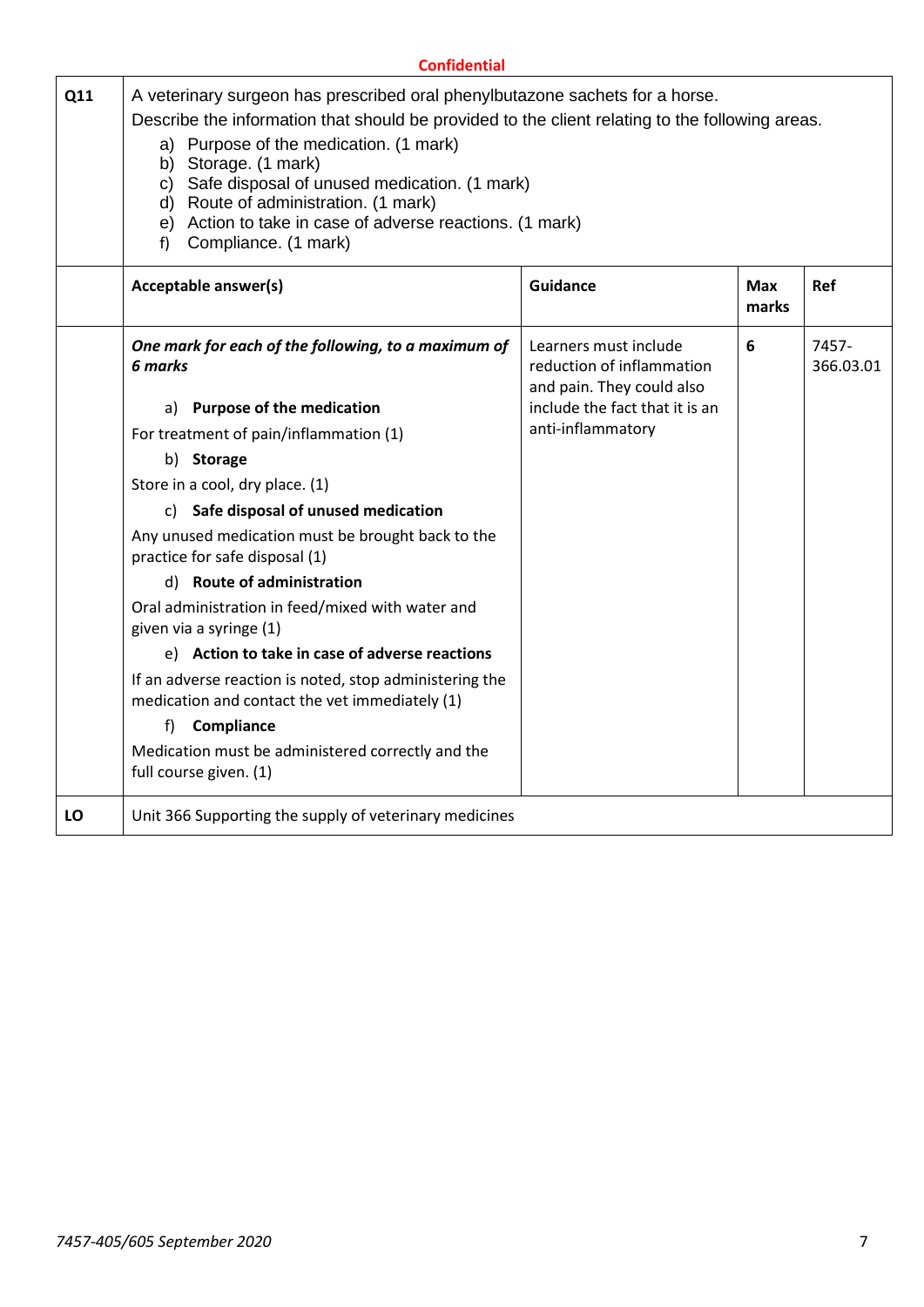|     | <b>Confidential</b>                                                                                                                                                                                                                                |                                                            |                     |                                 |  |
|-----|----------------------------------------------------------------------------------------------------------------------------------------------------------------------------------------------------------------------------------------------------|------------------------------------------------------------|---------------------|---------------------------------|--|
| Q12 | State the classification of the following medications in relation to their mechanism or mode of action<br>and provide an example of one condition that each medication may be used for:<br>(a) Suxibuzone. (2 marks)<br>(b) Doxycycline. (2 marks) |                                                            |                     |                                 |  |
|     | Acceptable answer(s)                                                                                                                                                                                                                               | <b>Guidance</b>                                            | <b>Max</b><br>marks | <b>Ref</b>                      |  |
|     | Two marks for each of the following, to a total of 4<br>marks                                                                                                                                                                                      | Guidance can be found on<br>the NOAH online<br>compendium. | 4                   | 7457-<br>366.04.01<br>366.04.02 |  |
|     | <b>Suxibuzone</b>                                                                                                                                                                                                                                  |                                                            |                     |                                 |  |
|     | Non-steroidal anti-inflammatory (1)<br>Conditions: arthritis/osteoarthritis/post-operative pain<br>relief (1)                                                                                                                                      |                                                            |                     |                                 |  |
|     | Doxycycline                                                                                                                                                                                                                                        |                                                            |                     |                                 |  |
|     | Antimicrobial/Antibiotic (1)<br>Condition: any condition that causes an infection/foot<br>abscess/post-operative infection/wounds/cellulitis (1)                                                                                                   |                                                            |                     |                                 |  |
|     | Any other acceptable answer                                                                                                                                                                                                                        |                                                            |                     |                                 |  |
| LO  | Unit 366 Supporting the supply of veterinary medicines                                                                                                                                                                                             |                                                            |                     |                                 |  |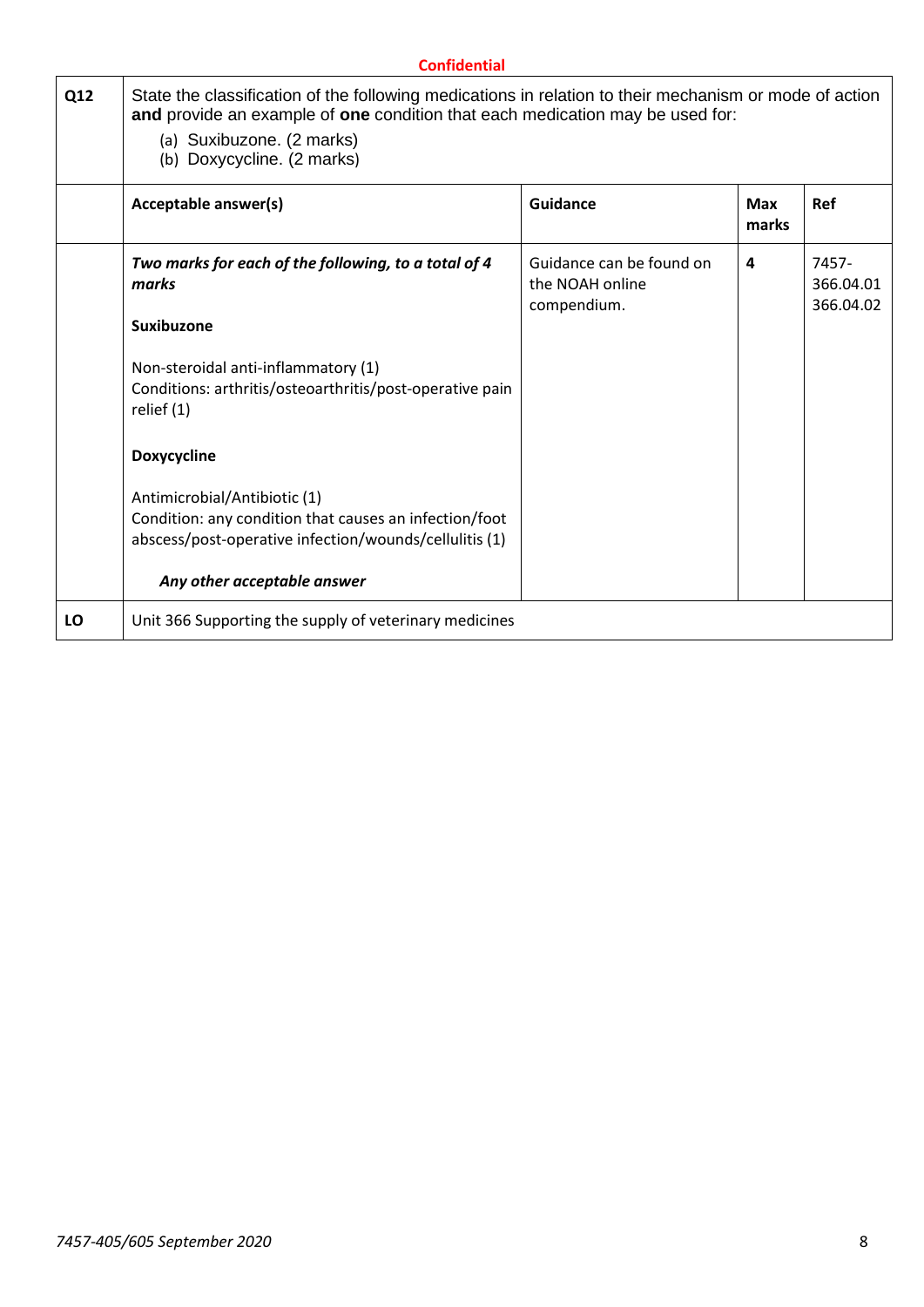|     | <b>Confidential</b>                                                                                                                                                                                                                                                                                                                                                                                                                                                                                                                                                                                                                                                                                                                                                                                                                                                                                                                                                                                                                               |                 |                     |                    |
|-----|---------------------------------------------------------------------------------------------------------------------------------------------------------------------------------------------------------------------------------------------------------------------------------------------------------------------------------------------------------------------------------------------------------------------------------------------------------------------------------------------------------------------------------------------------------------------------------------------------------------------------------------------------------------------------------------------------------------------------------------------------------------------------------------------------------------------------------------------------------------------------------------------------------------------------------------------------------------------------------------------------------------------------------------------------|-----------------|---------------------|--------------------|
| Q13 | State one advantage and one disadvantage of each of the following:<br>a) Natural covering. (2 marks)<br>b) Artificial insemination. (2 marks)                                                                                                                                                                                                                                                                                                                                                                                                                                                                                                                                                                                                                                                                                                                                                                                                                                                                                                     |                 |                     |                    |
|     | Acceptable answer(s)                                                                                                                                                                                                                                                                                                                                                                                                                                                                                                                                                                                                                                                                                                                                                                                                                                                                                                                                                                                                                              | <b>Guidance</b> | <b>Max</b><br>marks | Ref                |
|     | <b>Natural covering</b><br>a)<br>One mark for any of the following, to a total of 2<br>marks                                                                                                                                                                                                                                                                                                                                                                                                                                                                                                                                                                                                                                                                                                                                                                                                                                                                                                                                                      |                 | 4                   | 7457-<br>386.01.01 |
|     | Advantage -<br>Inexpensive (1)<br>$\bullet$<br>No veterinary involvement needed (1)<br>٠<br>Not time consuming (1)<br>$\bullet$<br>No specialist equipment required (1)<br>Stallion can be seen (1)<br>Semen is fresh (1)<br>$\bullet$<br>Disadvantage -<br>Risk of injuries to handlers and horses (1)<br>٠<br>Mare and stallion have to be together (1)<br>$\bullet$<br>Specialist protective equipment for the mare<br>(1)<br>Risk of spreading disease (1)<br>Artificial insemination<br>b)<br>One mark for any of the following, to a total of 2<br>marks<br>Advantage -<br>No risk of injury to stallion or mare (1)<br>Mares and stallions from different countries<br>$\bullet$<br>can be mated (1)<br>Semen quality can be evaluated (1)<br>Semen can be assessed for disease (1)<br>Extenders can be added to semen to increase<br>quantity and longevity (1)<br>Disadvantage -<br>More expensive than Natural covering (1)<br>Specially trained vet (1)<br>Lower success rate when frozen semen is<br>used $(1)$<br>Time consuming (1) |                 |                     |                    |
| LO  | Unit 386 Principles of equine reproduction and neonatal care                                                                                                                                                                                                                                                                                                                                                                                                                                                                                                                                                                                                                                                                                                                                                                                                                                                                                                                                                                                      |                 |                     |                    |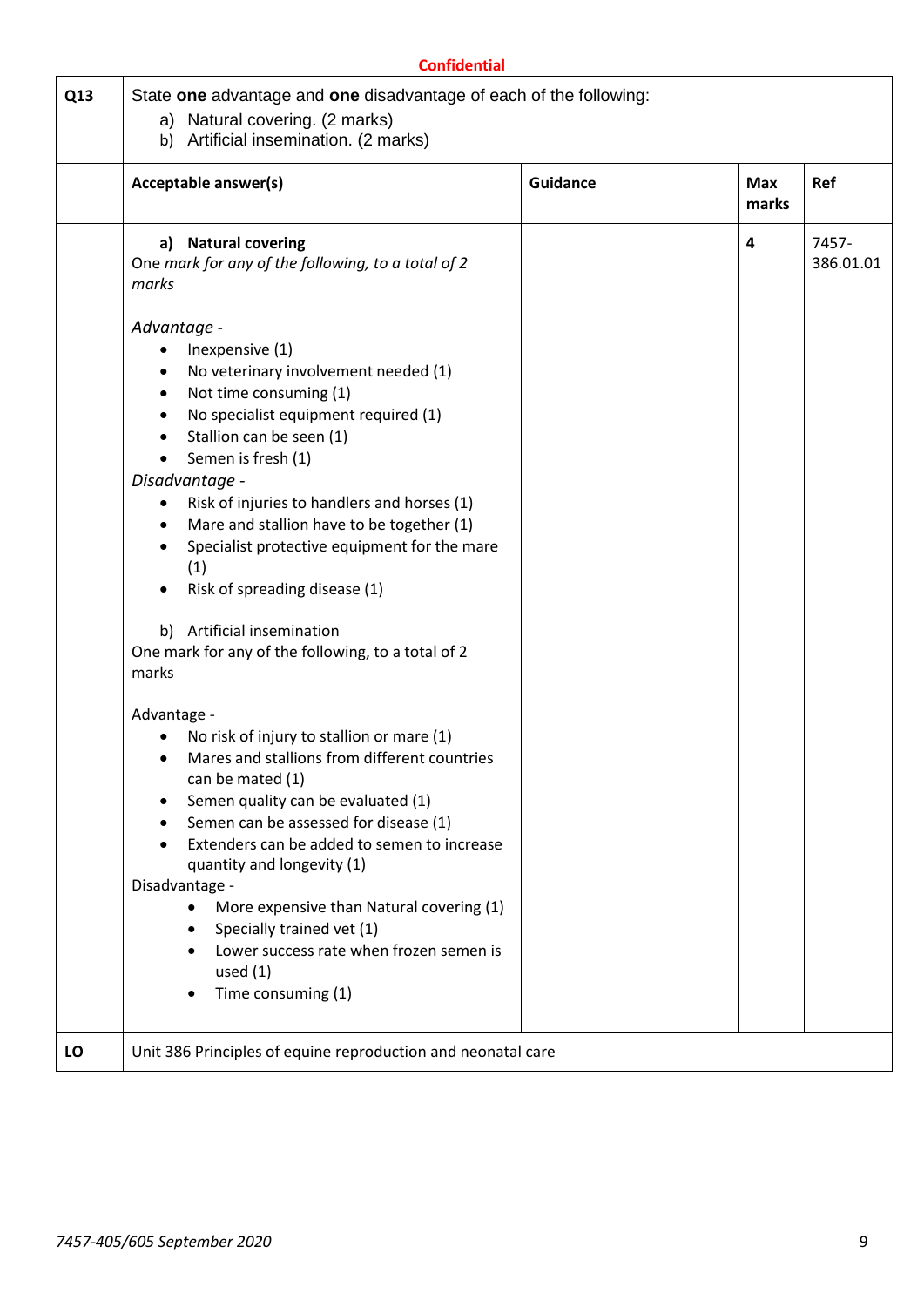| Q14 | Describe the assessments that are carried out at each stage of the <b>APGAR</b> scoring system. |          |              | (5 marks)          |
|-----|-------------------------------------------------------------------------------------------------|----------|--------------|--------------------|
|     | Acceptable answer(s)                                                                            | Guidance | Max<br>marks | <b>Ref</b>         |
|     | One mark for any of the following, to a total of 5 marks                                        |          | 5            | 7457-<br>386.02.03 |
|     | Appearance - Assessment of the oral mucous membrane colour (1)                                  |          |              |                    |
|     | <b>Pulse</b> - Assess heart rate and pulse quality (1)                                          |          |              |                    |
|     | <b>Grimace</b> - Assessing response to physical stimulation (1)                                 |          |              |                    |
|     | <b>Activity</b> - Assess the degree of muscle tone (1)                                          |          |              |                    |
|     | <b>Respiration - Assess ventilation rate and rhythm (1)</b>                                     |          |              |                    |
|     | Similar wording acceptable                                                                      |          |              |                    |
| LO  | Unit 386 Principles of equine reproduction and neonatal care                                    |          |              |                    |

| Q15 | A foal has been admitted to the practice and diagnosed with meconium retention. |                                                                                   |                 |                     |                    |
|-----|---------------------------------------------------------------------------------|-----------------------------------------------------------------------------------|-----------------|---------------------|--------------------|
|     | Provide information on the following points in relation to this diagnosis.      |                                                                                   |                 |                     |                    |
|     |                                                                                 | a) Define the term meconium. (1 mark)                                             |                 |                     |                    |
|     |                                                                                 | b) State two clinical signs of this condition. (2 marks)                          |                 |                     |                    |
|     |                                                                                 | c) State two different types of enema that could be used for treatment. (2 marks) |                 |                     |                    |
|     |                                                                                 | Acceptable answer(s)                                                              | <b>Guidance</b> | <b>Max</b><br>marks | Ref                |
|     |                                                                                 |                                                                                   |                 |                     |                    |
|     |                                                                                 | a) One mark for the following                                                     |                 | 5                   | 7457-<br>386.02.03 |
|     |                                                                                 | Meconium is the first faeces passed by the newborn                                |                 |                     |                    |
|     | foal $(1)$ .                                                                    |                                                                                   |                 |                     |                    |
|     |                                                                                 |                                                                                   |                 |                     |                    |
|     | b)                                                                              | Two marks for any of the following                                                |                 |                     |                    |
|     |                                                                                 |                                                                                   |                 |                     |                    |
|     | ٠                                                                               | Unproductive straining (1)                                                        |                 |                     |                    |
|     | $\bullet$                                                                       | Rolling (1)                                                                       |                 |                     |                    |
|     |                                                                                 | Flank watching (1)                                                                |                 |                     |                    |
|     | $\bullet$                                                                       | Kicking at the abdomen (1)                                                        |                 |                     |                    |
|     | $\bullet$                                                                       | Reduced feeding (1)                                                               |                 |                     |                    |
|     |                                                                                 | Depression (1)                                                                    |                 |                     |                    |
|     | C)                                                                              | Two mark for any of the following                                                 |                 |                     |                    |
|     | ٠                                                                               | Sodium phosphate(1)                                                               |                 |                     |                    |
|     |                                                                                 | Sodium citrate (1)                                                                |                 |                     |                    |
|     |                                                                                 | Washing up liquid/soap and warm water (1)                                         |                 |                     |                    |
|     |                                                                                 | Acetylcysteine enema (1)                                                          |                 |                     |                    |
| LO  |                                                                                 | Unit 386 Principles of equine reproduction and neonatal care                      |                 |                     |                    |

r